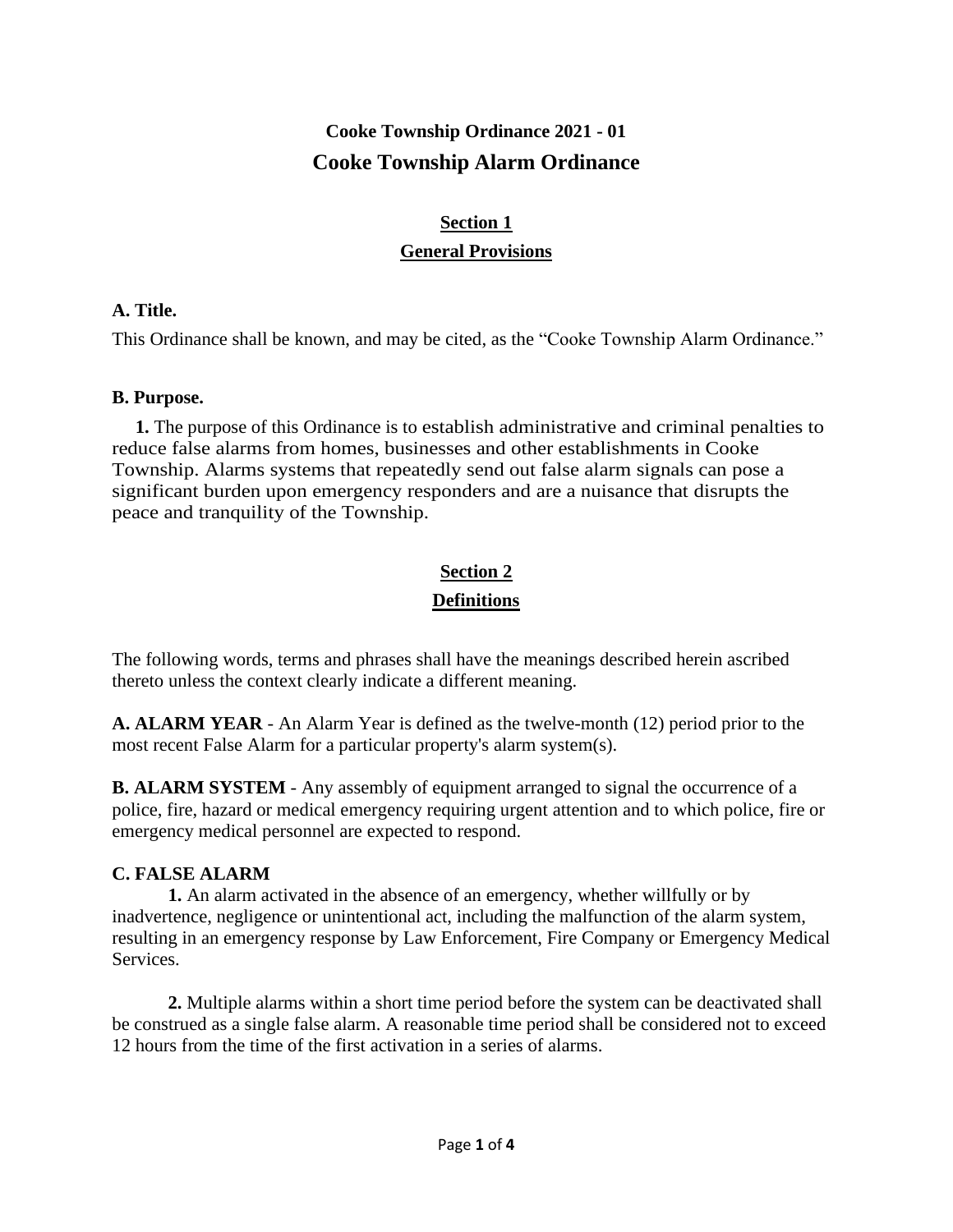**D. EMERGENCY COORDINATOR -** The duly appointed Township Emergency Coordinator, or his designee.

**E. TOWNSHIP** - Cooke Township, Cumberland County, Pennsylvania

**F. CODES ENFORCEMENT OFFICER(s)** - Duly appointed personnel whose responsibility it is to enforce the ordinances and codes established by the Cooke Township Board of Supervisors.

## **Section 3 Standards and Applicability**

**A.** Every alarm system installed within the Township that connects to a central monitoring station and/or is audible beyond property boundaries shall be listed by Underwriter's Laboratories, Inc.

**B.** Every alarm system installed within the Township that connects to a central monitoring station and/or is audible beyond property boundaries shall be equipped with a timing mechanism that will disengage the audible alarm after a maximum of 15 minutes.

**C.** The standards in this Section do not apply to alarm systems installed prior to this Ordinance. However, alarm systems should be upgraded when practical.

**D.** This Section does not apply to systems installed on septic tanks.

## **Section 4 Reporting**

**A.** A property which generates False Alarms shall be reported to the Board of Supervisors by the Emergency Coordinator or Codes Enforcement Officer, or may be reported any other person who becomes aware of the problem.

# **Section 5**

#### **Penalties**

**A.** Property owners with any alarm system generating False Alarms will be given two (2) warnings in any given twelve-month Alarm Year, after which they will be subject to penalties as provided in this Section.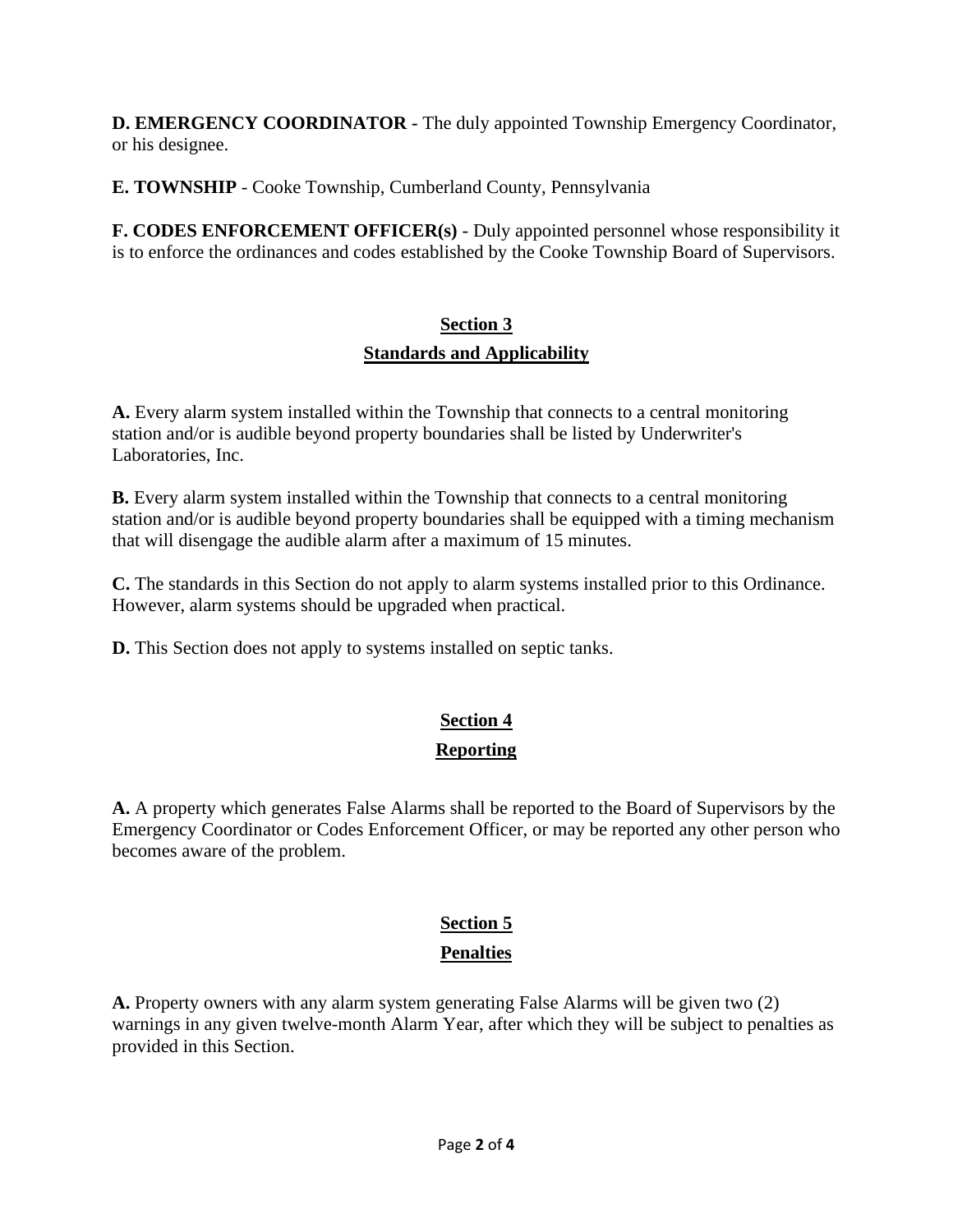**B.** The owner of any alarm system that generates False Alarms commits a summary offense and upon conviction thereof before a Magisterial District Judge, be subject to the following penalties for each and every offense, together with costs and attorneys' fees:

| <b>Violation</b>                                                       | <b>Penalty</b>      |
|------------------------------------------------------------------------|---------------------|
| First two (2) False Alarms, per property, per Alarm Year               | Warning             |
| Third (3rd), fourth (4th) and fifth (5th) False Alarms, per Alarm Year | $$75.00$ per alarm  |
| Sixth (6th) False Alarm, per Alarm Year                                | $$100.00$ per alarm |
| Seventh (7th) False Alarm, per Alarm Year                              | $$150.00$ per alarm |
| Eight (8) or more False Alarms, per Alarm Year                         | $$200.00$ per alarm |

**C.** Any property owner who violates other provisions of this Ordinance commits a summary offense and shall upon conviction thereof before a Magisterial District Judge, be subject to a fine or penalty of not more than \$50.00, for each and every offense, together with costs and attorneys' fees.

## **Section 6 Severability**

The provisions of this Ordinance are severable, and if any provision of this Ordinance or the application thereof is held invalid, the invalidity shall not affect other provisions or applications of this Ordinance.